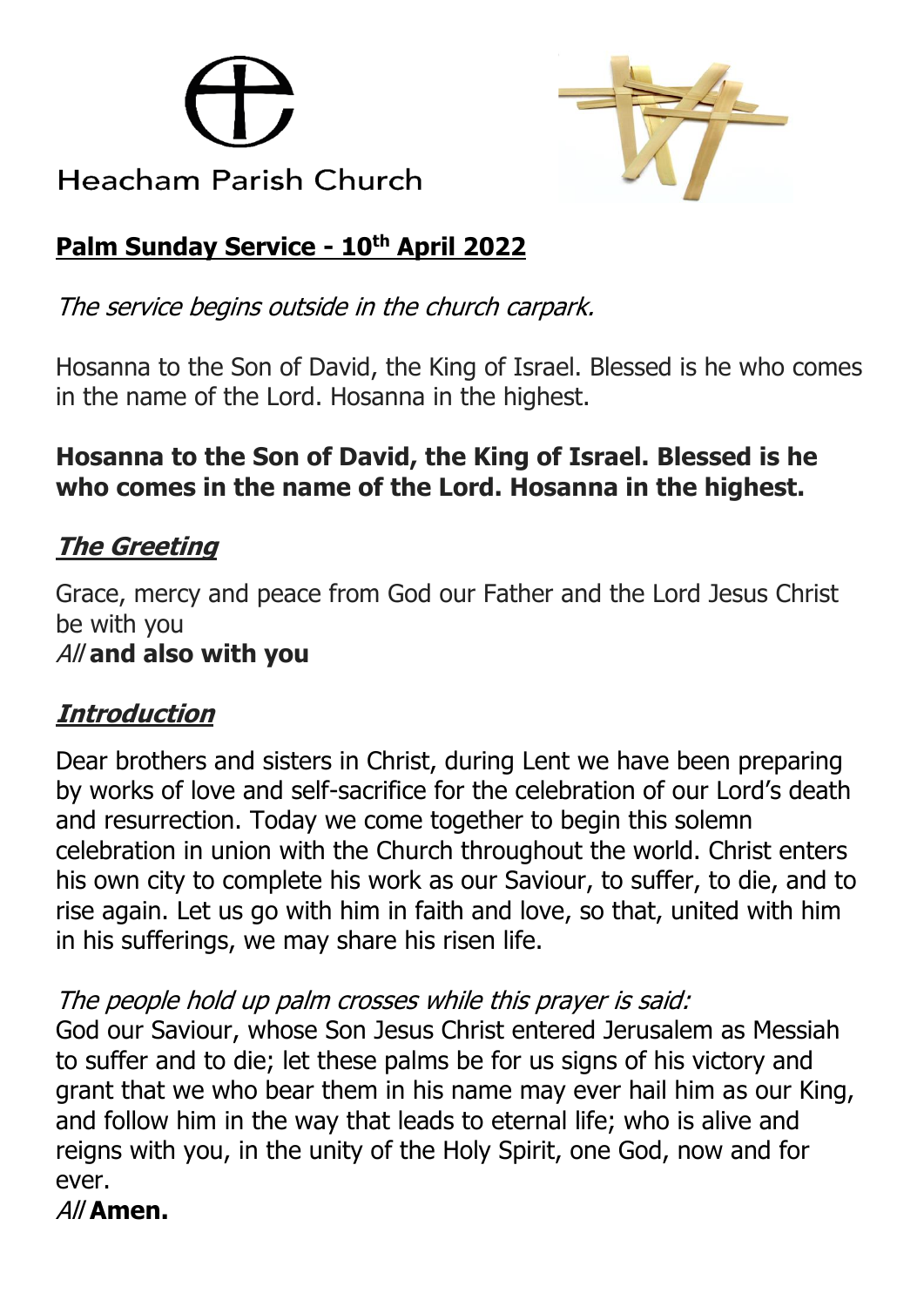### **The Palm Gospel**

Hear the Gospel of our Lord Jesus Christ according to Luke (Luke 19: 28-40) All **Glory to you, O Lord.**

At the end This is the Gospel of the Lord. All **Praise to you, O Christ.**

#### Song: **Little donkey**

Little donkey, little donkey, on the dusty road, Got to keep on plodding onwards with your precious load. The Lord needs you, little donkey, for the path ahead, For his journey to fulfil what generations have read.

Cloaks strewn upon the ground, Jerusalem, Jerusalem Branches waved all around, Jerusalem, Jerusalem That's our saviour, little donkey, set upon your back, Little donkey, marked for all time, with His cross of black.

Many people, little donkey, lined up calling loud: 'Hosanna in the highest!' shouted by the crowd, 'Hosanna, Hosanna, blessed be Your name!' Yet He knew that He would die and take on all our shame.

Cloaks strewn upon the ground, Jerusalem, Jerusalem Branches waved all around, Jerusalem, Jerusalem That's our saviour, little donkey, set upon your back, Little donkey, marked for all time, with His cross of black.

### **The Procession**

Let us go forth, praising Jesus our Messiah.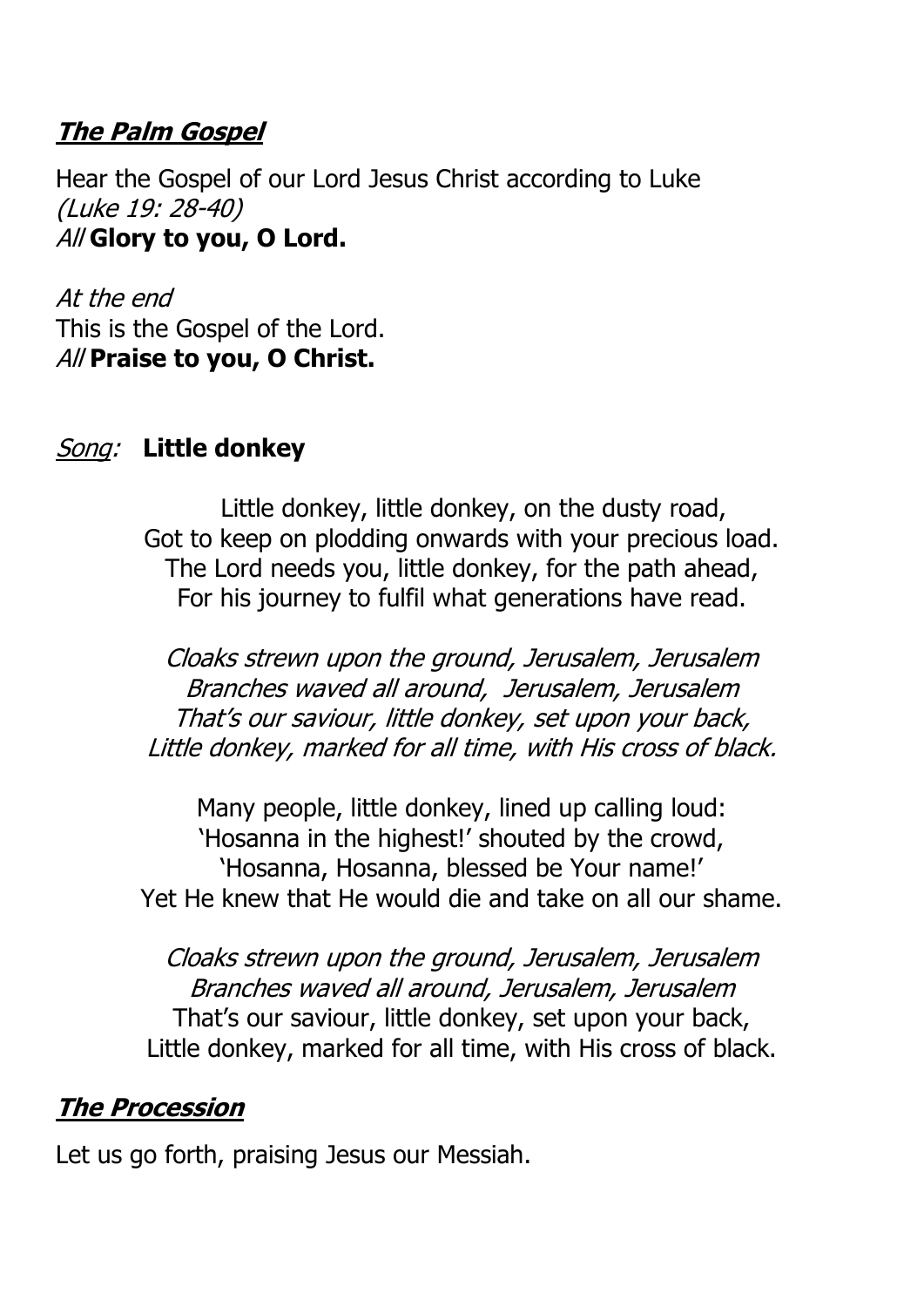#### Hymn: **All glory, laud, and honour (HON 14)**

All glory, laud, and honour To You, Redeemer, King, To Whom the lips of children Made sweet hosannas ring.

You are the King of Israel and David's royal Son, who in the Lord's name comest, The King and Blessed One. All glory, laud, and honour…

The company of angels are praising thee on high; And mortals, joined with all things created make reply. All glory, laud, and honour…

The people of the Hebrews With palms before You went; Our praise and prayer and anthems Before thee we present. All glory, laud, and honour…

To thee before thy passion They sang their hymns of praise; To thee, now high exalted, Our melody we raise. All glory, laud, and honour…

Thou didst accept their praises, accept the prayers we bring, who in all good delightest, thou good and gracious King! All glory, laud, and honour…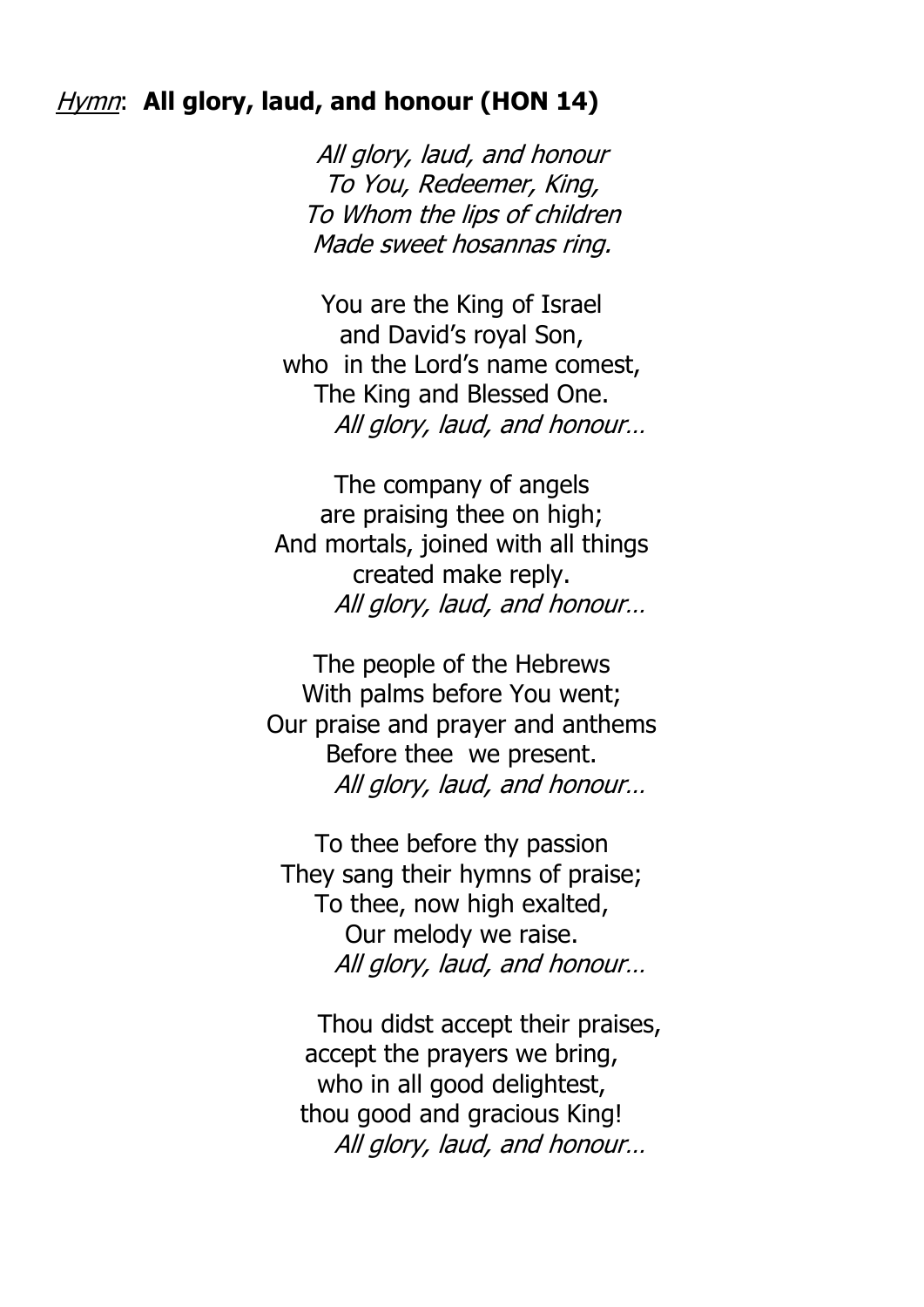## **The Collect**

Let us pray for a closer union with Christ in his suffering and in his glory.

### Silence is kept.

True and humble king, hailed by the crowd as Messiah: grant us the faith to know you and love you that we may be found beside you on the way of the cross, which is the path of glory. All **Amen.**

## Musical Offering: **There is hope by Stuart Townend**

## **The Passion Narrative from Luke:** (Luke 22: 14- 23:56)

(Stand if you are able to)

Followed by a period silence for reflection

# Hymn: **Meekness and majesty (HON 448)**

Meekness and majesty manhood and deity In perfect harmony the Man who is God Lord of eternity dwells in humanity Kneels in humility and washes our feet

O what a mystery, meekness and majesty Bow down and worship for this is your God This is your God

Father's pure radiance perfect in innocence Yet learns obedience to death on a cross Suffering to give us life Conquering through sacrifice And as they crucify prays Father forgive

O what a mystery ….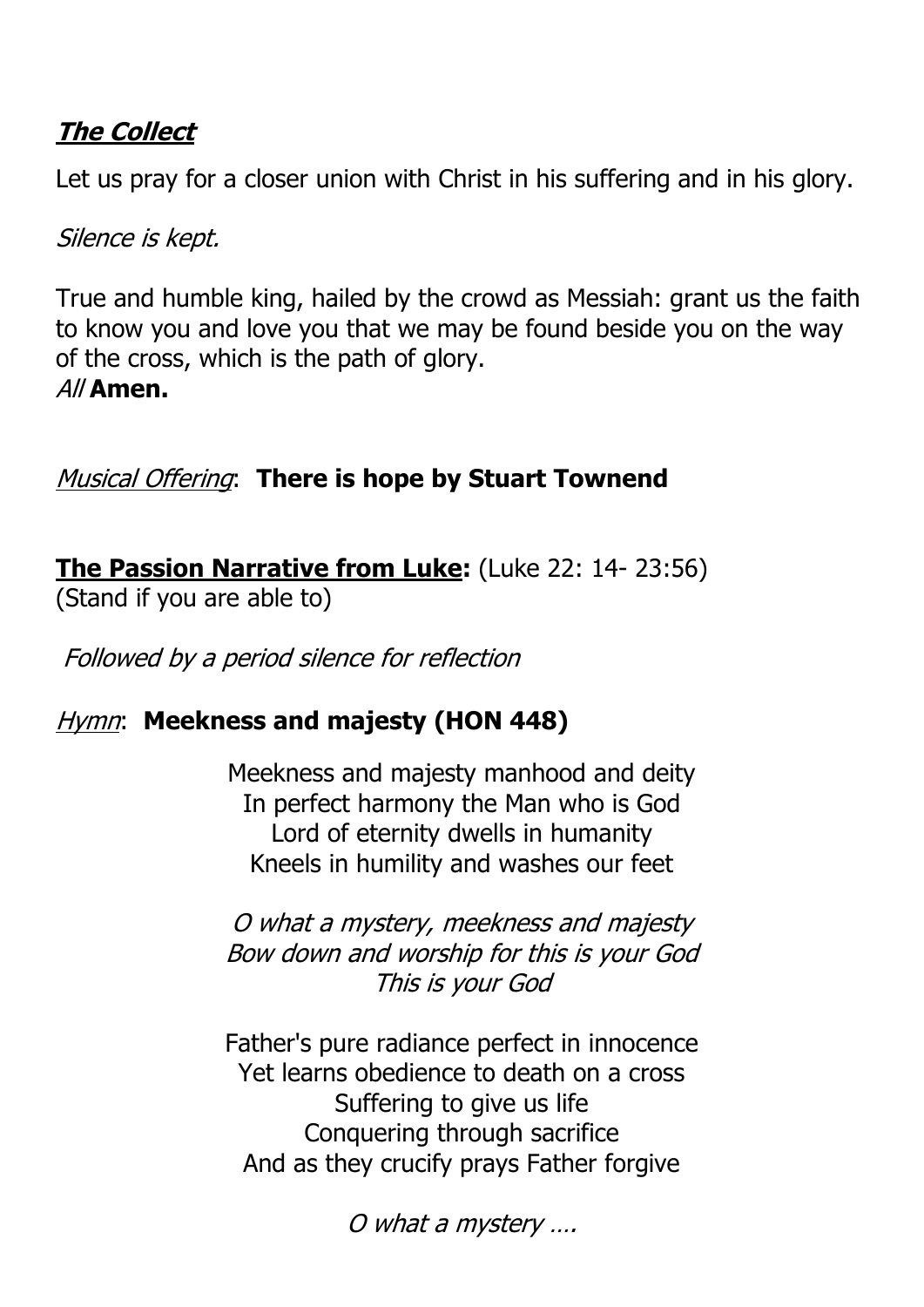Wisdom unsearchable God the invisible Love indestructible in frailty appears Lord of infinity stooping so tenderly Lifts our humanity to the heights of His throne

O what a mystery …..

## *Prayers of Intercession* led by Veronica

Lord God, our heavenly Father, you raised Jesus from the dead and exalted him to be Lord of all. Hear us as we pray in his name for the needs of your world and for our own concerns.

Let us pray for God's church during this Holy Week that, imitating Christ's obedience, and humility, she may bring news of the salvation of God to all people. We pray particularly for the services and events in the Heacham churches.

#### Silence

Lord in your mercy **hear our prayer**

Let us pray for the nations of this world and for their leaders that a desire for peace, justice, and freedom will prove stronger than a desire for power with injustice and oppression. We name to you those places on our hearts and in our minds at this time.

#### Silence

Lord in your mercy **hear our prayer**

Let us pray for our village and community of Heacham, and for the communities we represent in this church family, our places of work, our places of leisure and our homes that we may love and honour one another as God has shown us.

#### Silence

Lord in your mercy **hear our prayer**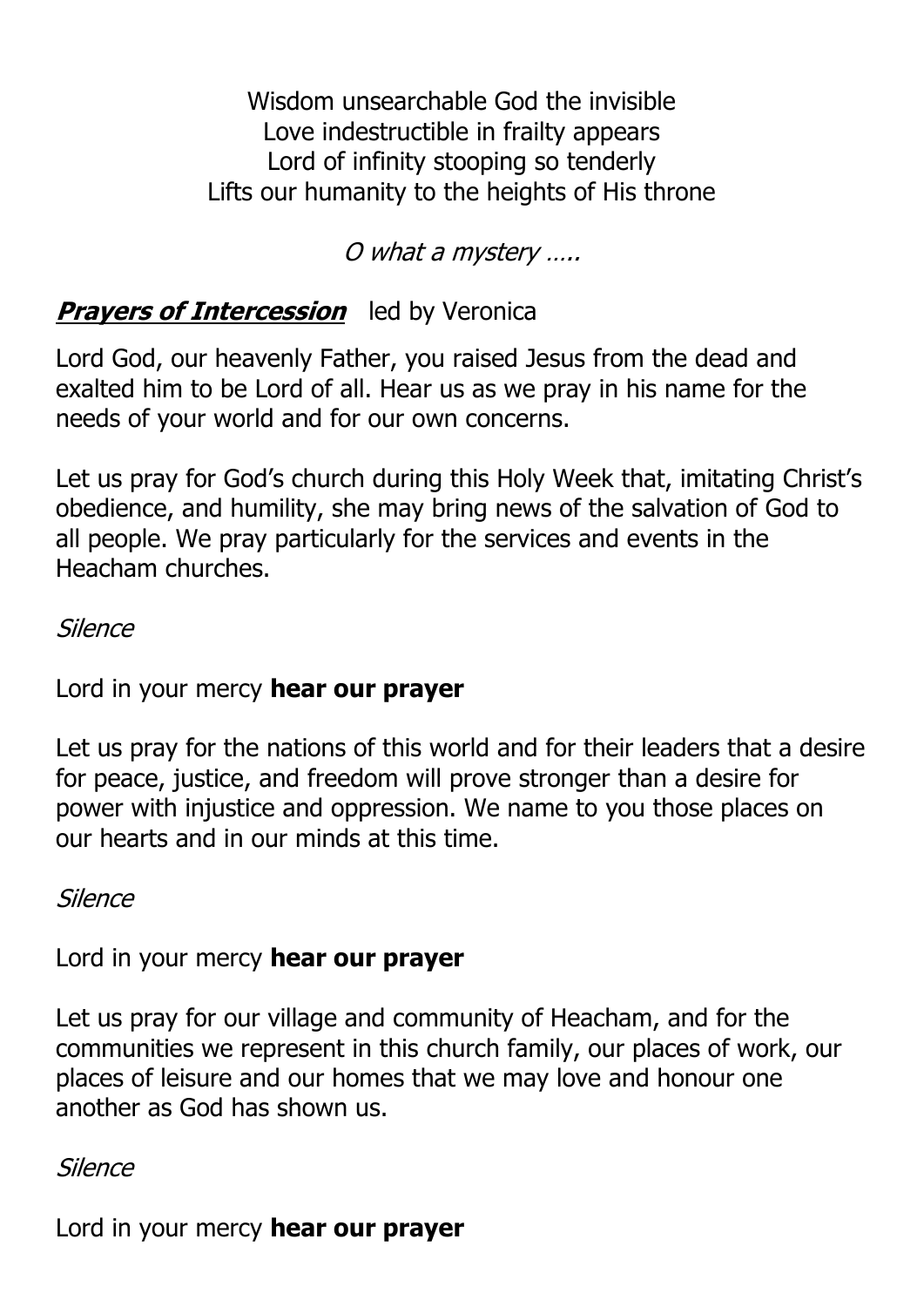Let us pray for those who are suffering or struggling with any kind of need that God may bring them the healing, peace, strength, and comfort.

#### Silence

Lord in your mercy **hear our prayer**

Let us pray for ourselves, that this Holy Week we might journey with Jesus afresh, become more like him.

#### Silence

Lord in your mercy **hear our prayer**

Let us draw all our prayers together as we pray Our Father, who art in heaven, hallowed be thy name; thy kingdom come; thy will be done; on earth as it is in heaven. Give us this day our daily bread. And forgive us our trespasses, as we forgive those who trespass against us. And lead us not into temptation; but deliver us from evil. For thine is the kingdom, the power and the glory, for ever and ever. Amen.

## Hymn: **Make way, make way for the Christ the king (HON 438)**

Make way, make way For Christ the King In splendour arrives Fling wide the gates and welcome Him Into your lives

Make way! (Make way!) Make way! (Make way!) For the King of kings (For the King of kings) Make way! (Make way!) Make way! (Make way!) And let His kingdom in